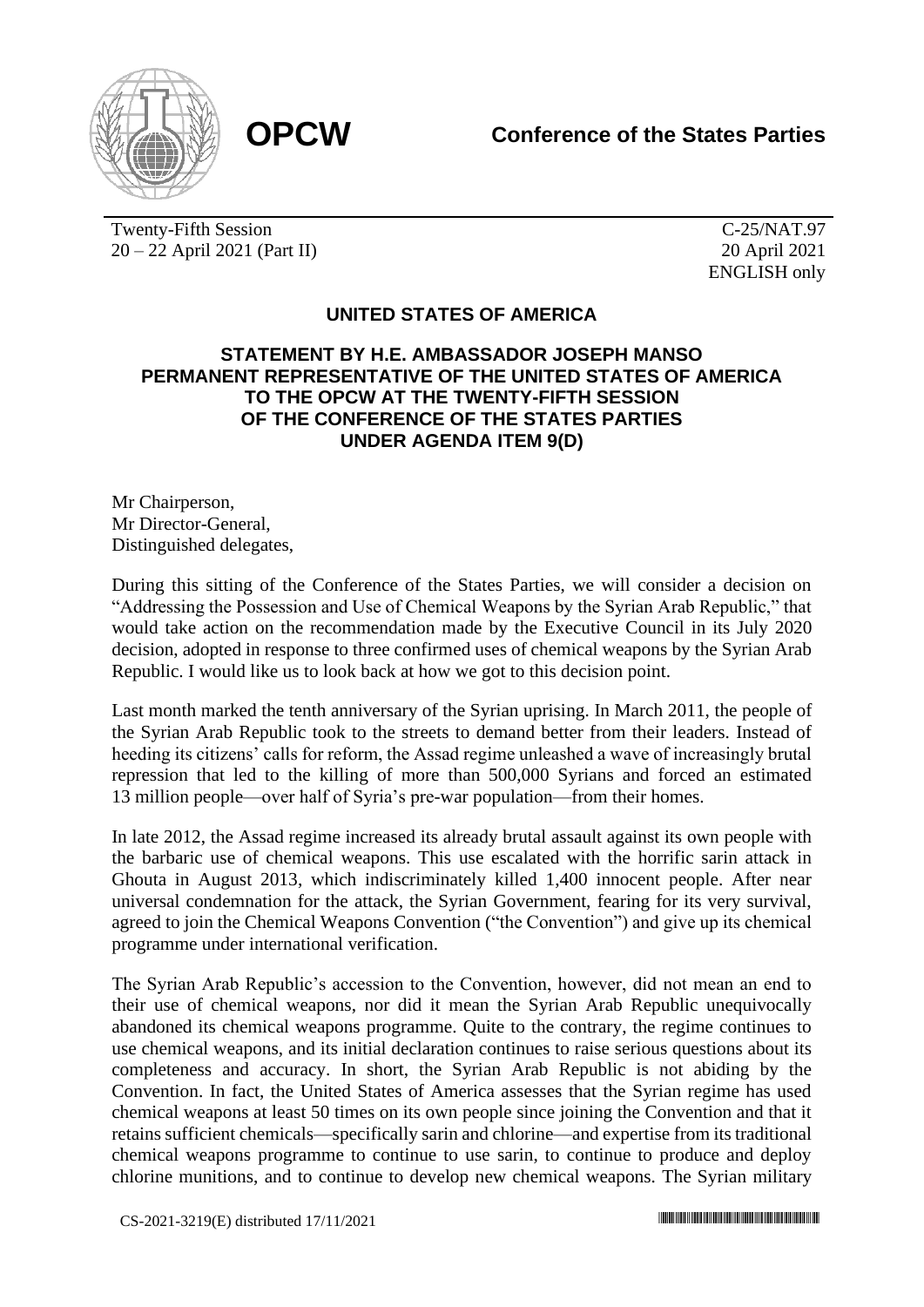C-25/NAT.97 page 2

also has a variety of chemical-capable munitions, including grenades, aerial bombs, and improvised munitions, that it can continue to use with little to no warning.

Now, while this context is important to keep in mind, the decision before the Conference today focuses on a much narrower but indisputable set of facts meticulously documented by the impartial and professional staff of the Investigation and Identification Team (IIT), a body created pursuant to a decision by the Conference in 2018 to identify the perpetrators of cases of use or likely use of chemical weapons in the Syrian Arab Republic. The IIT confirmed that in March 2017, the Syrian Air Force carried out three separate chemical weapons strikes, two using sarin and one using chlorine, in the town of Ltamenah, Syrian Arab Republic. Most recently the IIT issued another report last week confirming that in February 2018, the Syrian Air Force carried out a chemical weapons attack using chlorine in the town of Saraqib, Syrian Arab Republic. These four cases of confirmed chemical weapons use by the Syrian regime are in addition to the four cases previously attributed to the Syrian Arab Republic by the OPCW-UN Joint Investigative Mechanism. Sadly, we expect more cases to be attributed to the Syrian Arab Republic as the IIT continues its work.

In view of the IIT's findings, and as it is empowered to do under the Convention, the Executive Council adopted in July 2020 a decision condemning the Syrian Arab Republic for its now repeatedly and comprehensibly documented possession and use of chemical weapons and setting out clear measures for the Syrian Government to take, to redress the situation within a set timeline. The Syrian Arab Republic, however, failed to complete any of those measures, as reported by the Director-General in October 2020. As such, the Executive Council decision recommended that the Conference adopt a decision that undertakes appropriate action, pursuant to paragraph 2 of Article XII of the Convention. Consistent with that recommendation, this Conference now has before it a decision that takes action, pursuant to the Convention, to suspend the Syrian Arab Republic's rights and privileges under the Convention. Some States Parties will try to claim that the process that led to this decision is flawed and marred with irregularities or argue baselessly that the decision under consideration is illegitimate and contrary to the Convention. These same arguments have been made each time the Syrian Arab Republic is called out for its actions contrary to its obligations under the Convention. And each time, States Parties have taken action to move forward based on the irrefutable facts, as we are instructed to do under the Convention.

Most recently, during the March meeting of the Executive Council, the Syrian Arab Republic levelled a new line of accusations against the OPCW – that the measures set out in the July 2020 Executive Council decision were unprecedented and that the Syrian Arab Republic was being treated unfairly and somehow victimised by this institution. So brazen was this attempt to tarnish the reputation of the OPCW that the next day, the Director-General felt the need to respond. He highlighted that the Syrian Arab Republic has amended its initial declaration 17 times, including the addition of a chemical weapons production facility, four chemical weapons research sites, five chemical warfare agents and several thousand large calibre chemical weapons munitions, all previously undeclared. The Director-General also reminded the Executive Council that after seven years and 24 rounds of consultation with the Syrian Arab Republic, 19 declaration discrepancies remained unanswered, and the Declaration Assessment Team still cannot conclude that the Syrian Arab Republic's declaration is complete and accurate. Let me be clear, the Syrian Arab Republic is not being treated differently because it is the victim of some ill-intentioned cabal. It is being treated differently because the Syrian Arab Republic clearly and brazenly violated its obligations under the Convention. The Decision before the Conference recommends appropriate action; action that the Convention itself, in